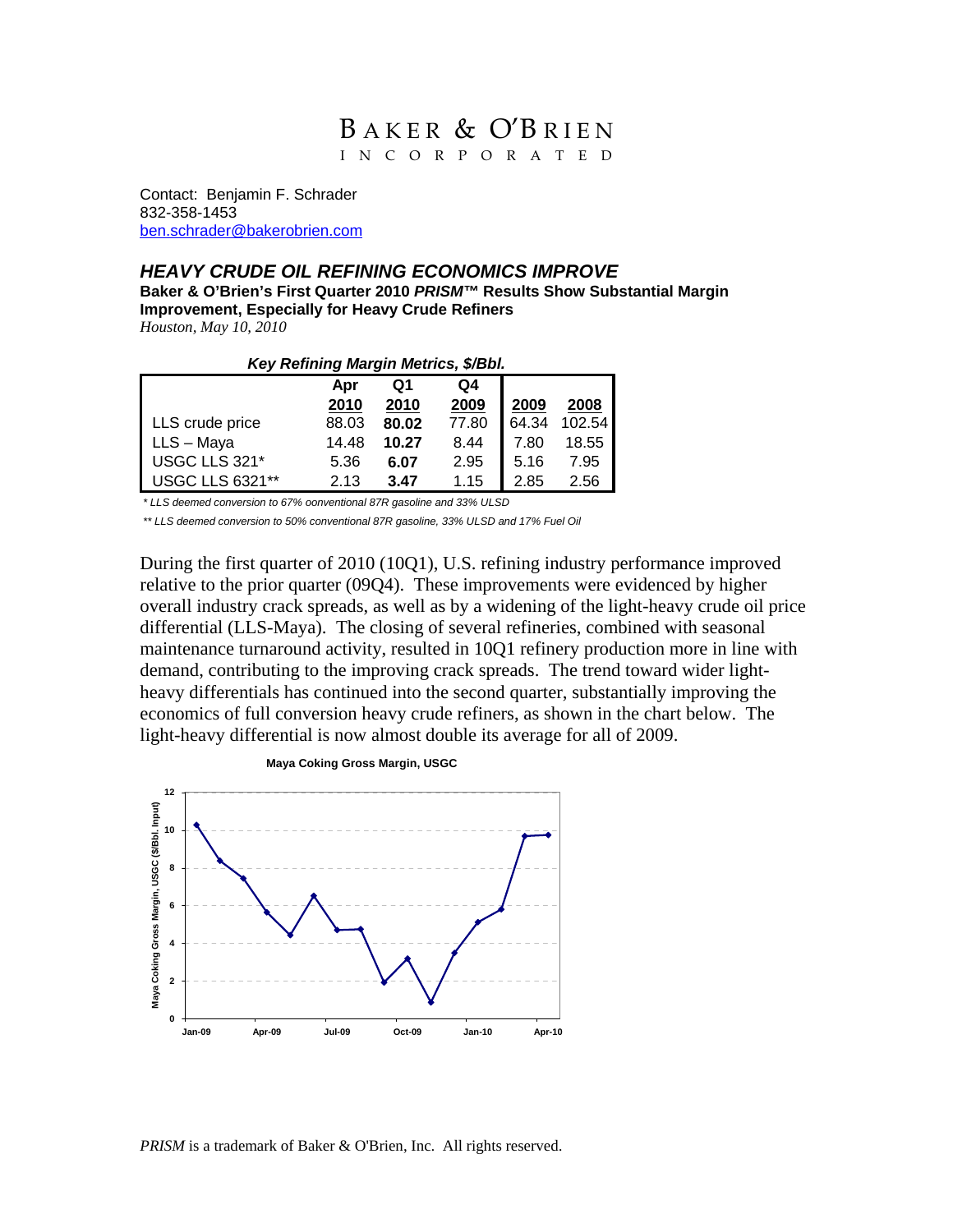Baker & O'Brien, Inc.'s recent quarterly release to *PRISM* subscribers highlights how refinery cash margins (EBITDA<sup>1</sup>) have increased relative to 09Q4. PADD<sup>2</sup> 3, the Gulf Coast region, enjoyed the largest relative improvement. However, margins in PADD 4, the Rocky Mountain region, have continued to outpace those observed in other areas.

| PRISM Cash Margins vs. Previous Periods (\$/Bbl.) |               |               |  |  |  |
|---------------------------------------------------|---------------|---------------|--|--|--|
|                                                   | 10Q1 vs. 09Q4 | 10Q1 vs. 09Q1 |  |  |  |
| PADD <sub>1</sub>                                 | $+1.84$       | (0.12)        |  |  |  |
| PADD <sub>2</sub>                                 | $+1.36$       | (2.19)        |  |  |  |
| PADD <sub>3</sub>                                 | $+3.34$       | (0.68)        |  |  |  |
| PADD <sub>4</sub>                                 | $+1.83$       | $+1.51$       |  |  |  |
| PADD <sub>5</sub>                                 | $+2.05$       | (2.97)        |  |  |  |
|                                                   |               |               |  |  |  |
| <b>U.S. Total</b>                                 | $+2.47$       | (1.32)        |  |  |  |

The 10Q1 industry data also revealed a continuing decline in total inputs of crude oil and feedstocks to domestic refineries since 2007. However, this varies widely across regions: PADD 2 (the Midwest) shows only a 1% decrease, while PADD 1 inputs have declined 27% since 2007. With the exception of PADD 2, 10Q1 average refinery inputs were lower in every district as compared to their 2009 averages.





<sup>&</sup>lt;sup>1</sup> EBITDA = Earnings before interest, income taxes, depreciation, and amortization.

 $^2$  PADD = Petroleum Administration for Defense District.